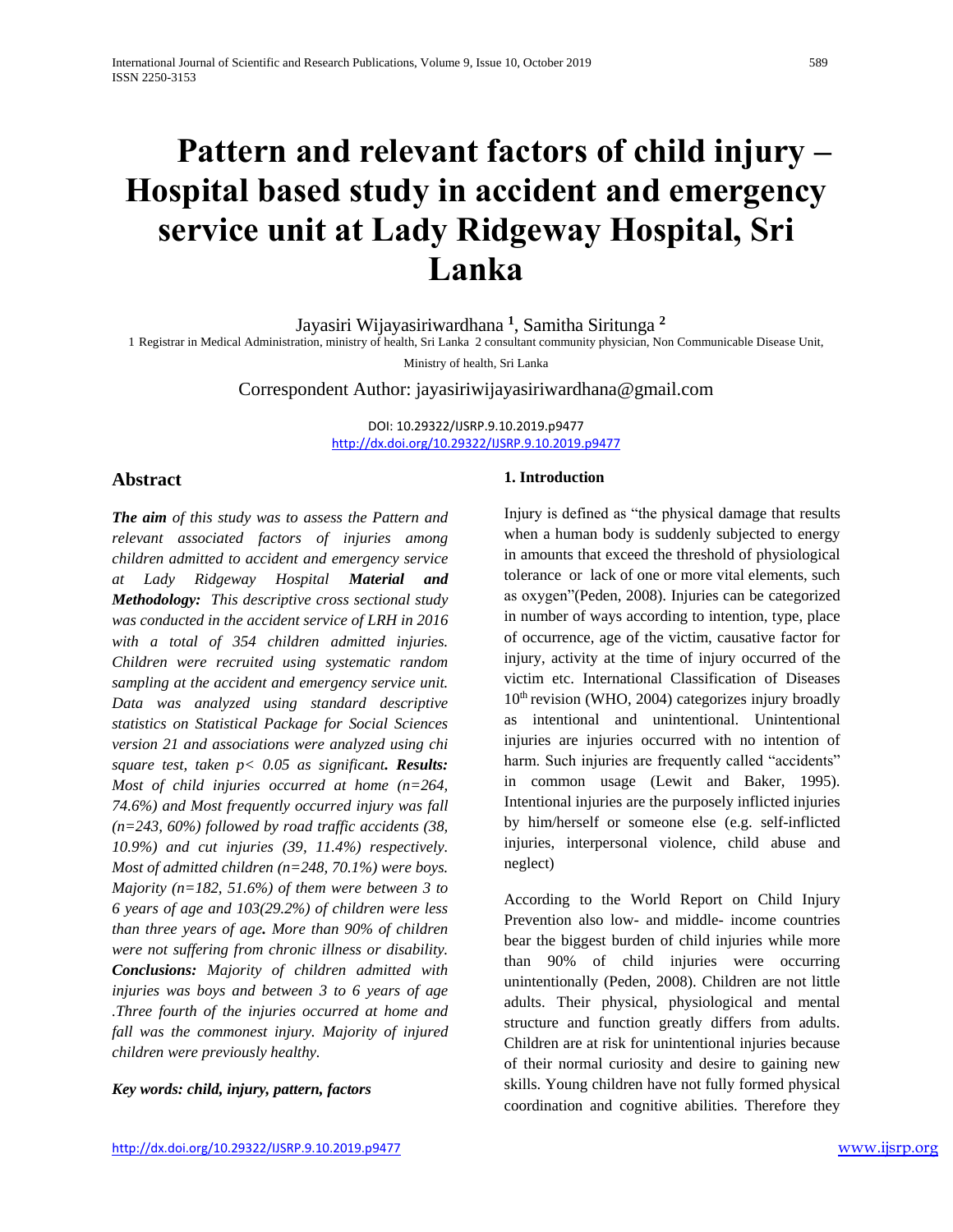are at greater risk of falls and developing bones and muscles may make them more susceptible to higher damage than adults (Arias, 2008). Globally, around 950 000 children under the age of 18 years die due to injury and violence each year (WHO, 2014). Rates of child deaths from injuries are four times higher in low and middle-income countries compared to developed countries (WHO, 2014). Majority (86%) of injury deaths among children were due to unintentional injuries (ALONGE. O at al 2008).

Epidemiology and pattern of child injuries of injuries varies with the age of child and region to region of the world. Infants are injured most often by suffocation. Toddlers most frequently by fallen and drown. As children become older they become more vulnerable to traffic injuries. Child injury was the fourth leading cause of death in children less than 5 years old in 2003 in Sri Lanka and accounted for 17.3% of the total burden of injuries in 2007 (Peden, 2008).

Childhood injuries lead to multiple problems and burden to the society (Vic S. Sahai, 2001). According to The World Report on Child Injury Prevention (Peden, 2008), nearly 50% of young children with unintentional injuries that present to a hospital are left with some form of disability. It is a burden to the family as well as to the society It is a burden to the family as well as to the society. These disabilities may be physical, mental or psychological. Death is the most severe end result of injury but it is not the only outcome or the most common. This study attempt to explore the pattern of unintentional child injuries in hospital based approach in the leading specialized children Hospital in Sri Lanka. Thus this paper identifies the socio demography of injured children, type of child injuries, and Family background of them their risk factors and estimates the burden faced by families. This information will help to design appropriate injury prevention interventions and mitigate the impact of child injuries to the society.

# **2. Materials and Methods**

This cross-sectional study was conducted at Accident service in Lady Ridgeway Hospital (LRH) Sri Lanka. Study was conducted among children admitted to accident service with injuries at LRH during study period of one month 2016. Study sample was selected using Systematic random sampling technique and admission register at the Accident service OPD used as sampling frame. Study eligibility was limited to children admitted with unintentional injuries and severally injured children were excluded from study sample. Finally eligible sample of children for this study was 354.

A written informed consent obtained from parents of children. Pre tested interviewer administered questionnaire and check list were used as study instruments. Interviewer administered questionnaire contained sub sections of questions Socio demographic information of children, previous illness and Information of the current injury and other relevant factors. All questions were close ended questions and content of the Questionnaire was assessed by experts in the field of community medicine, medical administration and pediatric surgery and emergency medicine. Ethical clearance obtained from the ethical review committee at Faculty of Medicine, University of Colombo Sri Lanka.

Only one interviewer other than principal investigator was involved in collection of data to minimize the inter-observer bias. Data collection was done at the Accident service unit where patients are kept before transfer to special units. After checking the eligibility criteria, the parents were informed about the study, given adequate time to ask questions and verbal consent was obtained. Parent's informed that they are free to not participate at all or to withdraw from the study at any time despite consenting to take part earlier. Interviewer was very keen not to interrupt treatments of the child and other activities between child and parent while filling the questionnaire. Parents were ensured that personal data which can use to identify them will not be obtained.

Data analysis was done by using statistical package for social science SPSS version 20. Qualitative data expressed as frequencies and percentages .Quantitative variables presented as mean, standard deviation (SD), mode and range. Chi squared test used as tests of significance.  $P < 0.05$  was considered significant. Overall knowledge was calculated by adding total marks of correct answers .Total mark was converted into percentages as follows

## **3. Results**

This study was conducted at LRH accident and emergency service over period of one month time with using systematic random sampling method.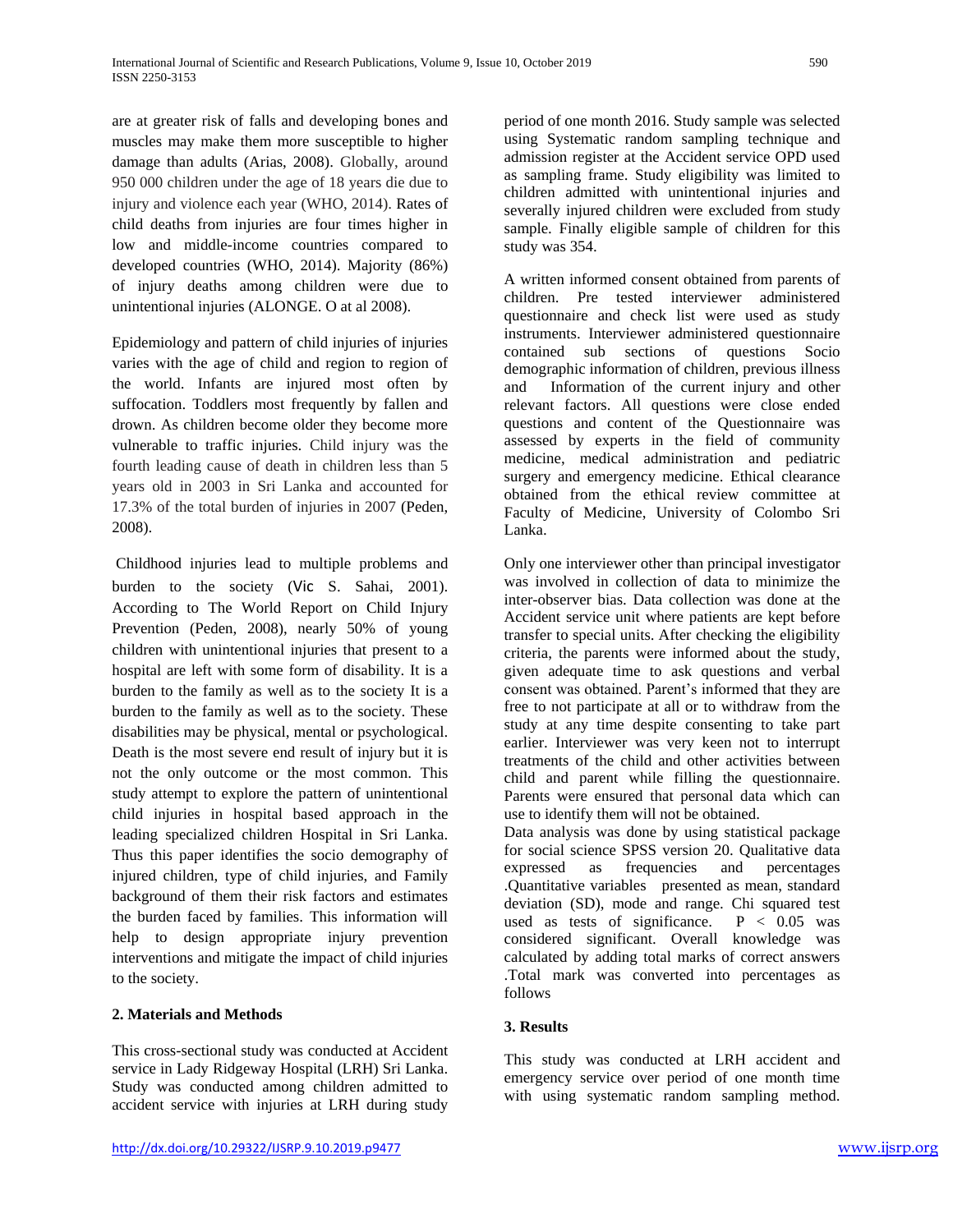| <b>Variable</b>  | N <sub>0</sub> | $\frac{0}{0}$ | resp<br>onde        |
|------------------|----------------|---------------|---------------------|
|                  | $N = 354$      |               | d,                  |
| <b>Sex</b>       |                |               | thus                |
| Male             | 248            | 70.1          | achi                |
| Female           | 106            | 29.9          | evin                |
| Age group        |                |               |                     |
| (Years)          |                |               | g a                 |
| $\leq$ 3         | 103            | 29.2          | posit               |
| $3 - 56$         | 182            | 51.6          | ive                 |
| $6 - 9$          | 54             | 15.3          | resp                |
| $9 - 12$         | 15             | 3.9           | onse                |
| <b>Ethnicity</b> |                |               | rate<br>of          |
| Sinhalese        | 225            | 63.8          | 98.8                |
| Tamil            | 52             | 14.7          | $%$ .               |
| Moor             | 77             | 21.5          |                     |
| <b>District</b>  |                |               | 3.1                 |
| Colombo          | 289            | 81.7          | Soci                |
| Gampaha          | 38             | 10.7          | $\mathbf{o}$<br>dem |
| Kalutara         | 18             | 5.2           | ogra                |
| Puttalam         | 3              | 0.8           | phic<br>fact        |
| Others           | 6              | 1.6           | ors                 |
| Type of          |                |               | of                  |
| <b>House</b>     |                |               | inju                |
| Single story     | 258            | 73.1          | red<br>chil         |
| Double story     | 73             | 20.6          | dre                 |
| <b>Total</b>     | 354            | 100.0         | $\mathbf n$         |

During the period of study 393 children were selected but only three hundred and fifty eight met the eligibility criterion of the study. Out of them, 354

Most of admitted children (n=248, 70.1%) were boys. Majority (n=182, 51.6%) of children admitted were between 3 to 6 years of age and 103(29.2%) of children were less than three years of age.

#### **Table.1Socio demographic factors of injured children**

More than three quarter of admitted children (n=271, 76.6%) with injuries were either first or second one of the family. Majority of children (n=193, 54.5%) were living at school and one quarter of children (n=91, 25.7%) at home during day time

# **3.2 Description of family background of injured children**

Most of the families were nuclear families with 60% having 1or 2 children in the family. Mother was the principal caregiver in 73% (n=282) of occasions, followed by grandparents (n=61, 15.88%).About three fourth of injured children were either  $1<sup>st</sup>$  or  $2<sup>nd</sup>$ child of the family and majority (90%) of the injured children were admitted with mother to the LRH.

|  | Table 2. Family background of injured children |  |  |
|--|------------------------------------------------|--|--|
|  |                                                |  |  |

| <b>Variable</b>    | $N = 354$ | $\frac{0}{0}$ |  |
|--------------------|-----------|---------------|--|
| <b>Family type</b> |           |               |  |
| Nuclear family     | 224       | 63.2          |  |
| Extended family    | 130       | 36.8          |  |
|                    |           |               |  |
| Number of children | $N = 354$ | $\%$          |  |
| in the family      |           |               |  |
|                    | 86        | 24.3          |  |
| 2                  | 126       | 35.6          |  |
| 3                  | 106       | 29.9          |  |

**.**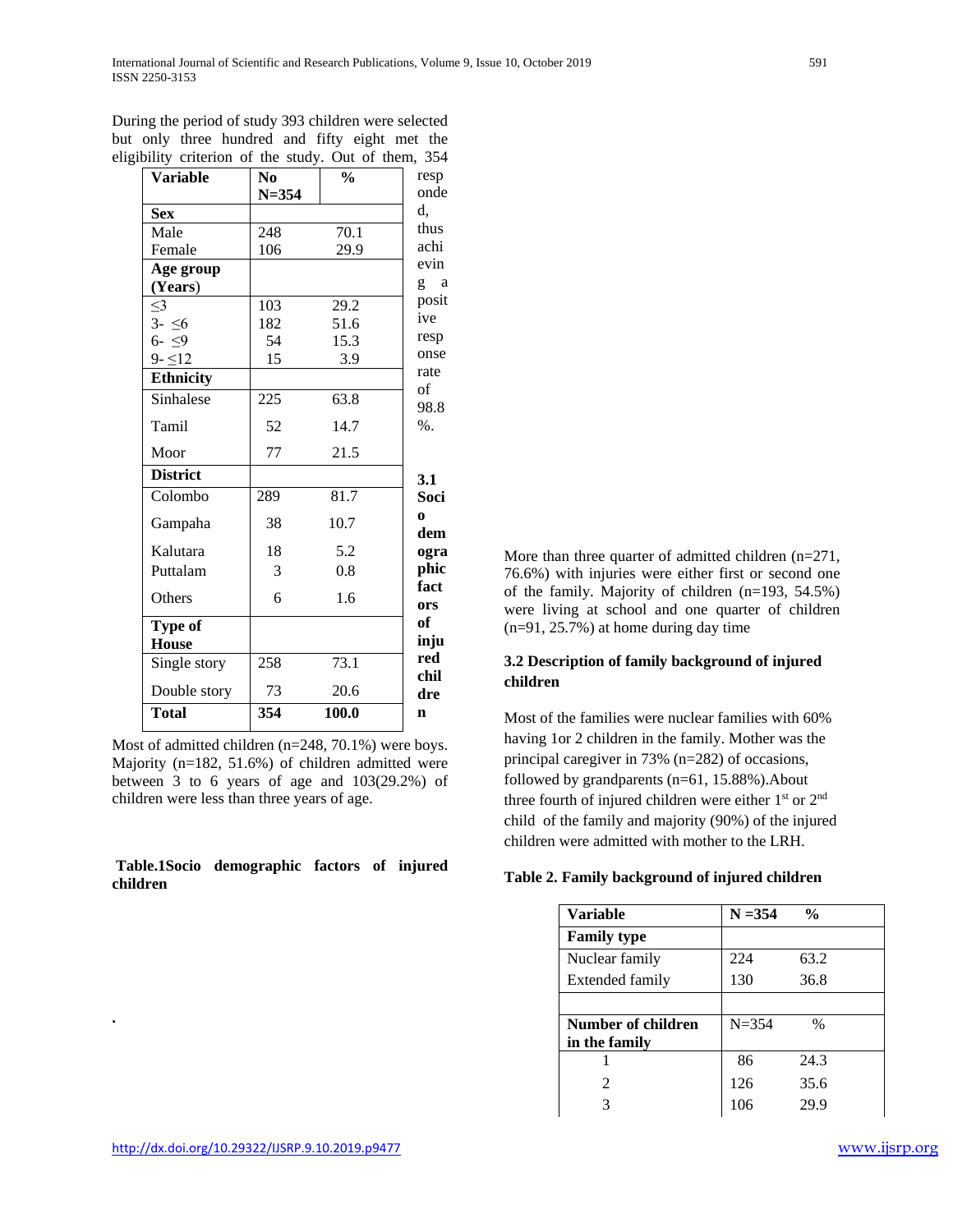| 4                         | 26  | 7.3   |  |  |
|---------------------------|-----|-------|--|--|
| >4                        | 10  | 2.8   |  |  |
| <b>Birth order of the</b> |     |       |  |  |
| child                     |     |       |  |  |
| 1                         | 145 | 41.0  |  |  |
| 2                         | 126 | 35.6  |  |  |
| 3                         | 59  | 16.7  |  |  |
| $\overline{4}$            | 19  | 5.4   |  |  |
| >4                        | 5   | 1.3   |  |  |
| Principal caregiver       |     |       |  |  |
| Mother                    | 282 | 73.43 |  |  |
| Father                    | 2   | 0.005 |  |  |
| Grand parents             | 61  | 15.88 |  |  |
| Relatives                 | 6   | 0.15  |  |  |
| Others                    | 3   | 0.007 |  |  |
| Parent admitted with      |     |       |  |  |
| the injured child         |     |       |  |  |
| Mother                    | 321 | 90.7  |  |  |
| Father                    | 33  | 9.3   |  |  |
| <b>Total</b>              | 354 | 100.0 |  |  |

# **current injury**

Most common type of injury was fall (n=243, 60%) followed by road traffic accidents accounted (38, 10.9%) and cut injuries (39, 11.4%) respectively. There were 12(3.4%) burn injuries and 31(8.7%) animal bite injuries during study period. Three fourth (264, 74.6%) of injuries has occurred at home (n=186, 52.5%) followed by school and preschool (30, 8.5%). Most of injuries (n=273, 76.1%) had occur during day time [06.01AM – 06.00 PM] out of that (157, 44.4%) of them occurred between 12 pm to 6 pm. At the time of injury majority of children (n=160, 45.2%) were engaged with playing at home while 52(14.6%) were doing leisure activities at home. Thirty (30, 13%) children got injured while activity at school while 29(8.3%) of children got injured while walking on road and 9(2.5%) at travelling in vehicle.

# **Table 4: Description of type of injury, place, and time of injury occurred**

| 3.3 Description of the past medical history status |  |
|----------------------------------------------------|--|
| of the injured children                            |  |

Only three children (0.8%) had disability and more than ninety percent (n=332, 93%) of children were free of chronic illness. Most of admitted children (320, 90.4%) had not past history of admitting with injuries to hospital

# **Table 3: Distribution of children according to their past medical history**

### **3.2 Pattern of injuries and related factors of**

| <b>Presence of</b>      | N                                               | $\frac{0}{0}$ |
|-------------------------|-------------------------------------------------|---------------|
| chronic illness         |                                                 |               |
| Yes                     | 22                                              | 6.2           |
| No                      | 332                                             | 93.8          |
| <b>Presence of</b>      |                                                 |               |
| disability              |                                                 |               |
| N <sub>0</sub>          | 351                                             | 99.2          |
| Yes                     | 3                                               | 0.8           |
| <b>Previous history</b> |                                                 |               |
| of injuries with        |                                                 |               |
|                         | http://dxditialrg/10.29322/USRP.9.10.2019.p9477 |               |
| admissions              |                                                 |               |
| Yes                     | 34                                              | 9.6           |
| No                      | 320                                             | 90.4          |
| <b>Total</b>            | 354                                             | 100.0         |

| Type of injury          | N <sub>0</sub> | $\frac{0}{0}$ |
|-------------------------|----------------|---------------|
|                         | $n = 354$      |               |
| <b>RTA</b>              | 38             | 10.9          |
| Cut                     | 39             | 11.4          |
| Fall                    | 215            | 60.7          |
| Burn                    | 12             | 3.4           |
| Animal bite             | 31             | 8.7           |
| Aspiration              | 6              | 1.7           |
| Collision while running | 4              | 0.6           |
| Others                  | 9              | 2.6           |
| Place of injury         |                |               |
| Home                    | 264            | 74.6          |
| Preschool               | 11             | 3.1           |
| School                  | 19             | 5.4           |
| Road                    | 29             | 8.2           |
| Vehicle                 | 9              | 2.5           |
|                         |                |               |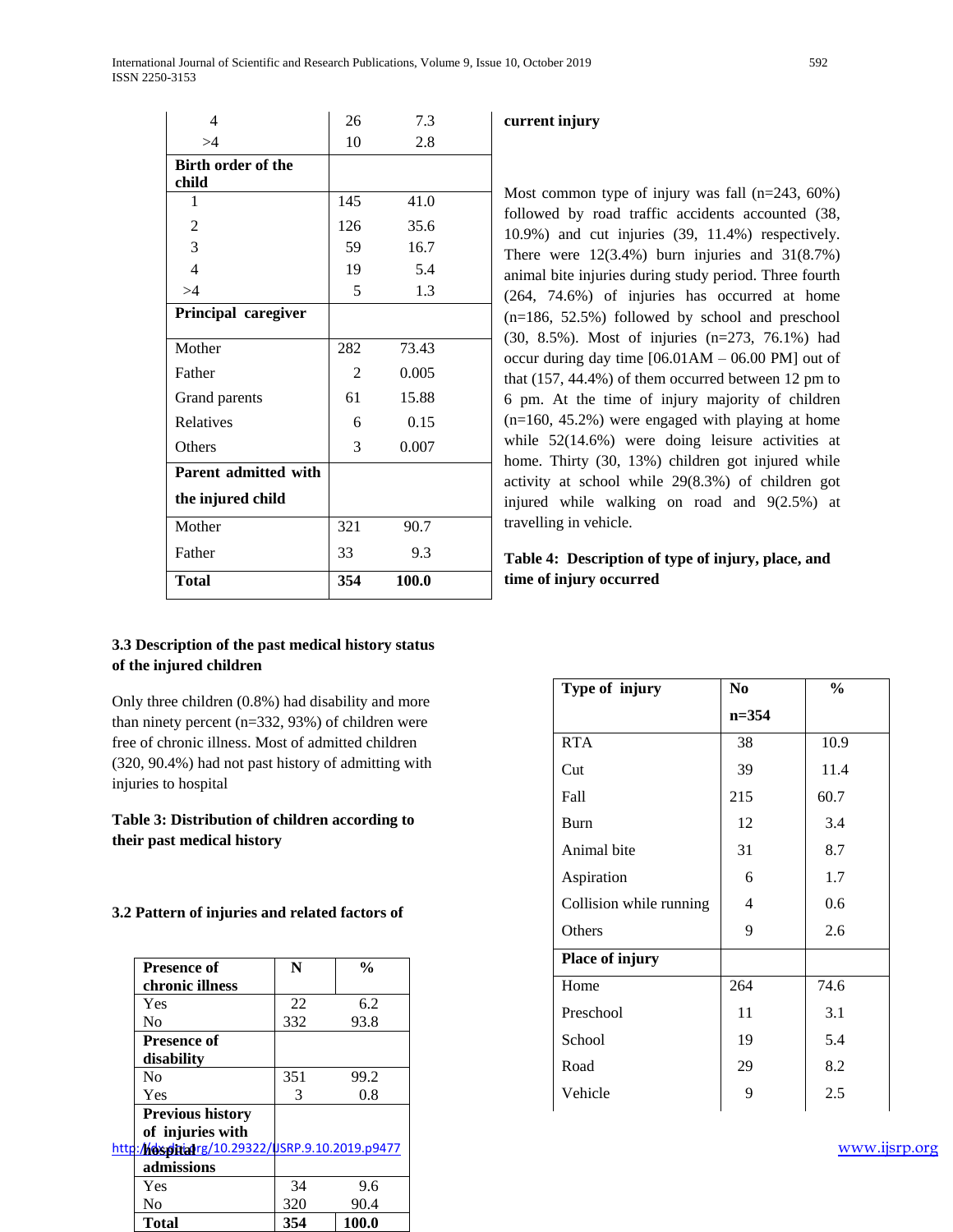| <b>Others</b>           | 22  | 6.2   |
|-------------------------|-----|-------|
| Time of injury          |     |       |
| $06.01AM - 12.00$       | 116 | 32.7  |
| $12.01$ PM $- 18.00$ PM | 157 | 44.4  |
| $18.01$ PM - 24.00      | 79  | 22.3  |
| $00.01AM - 06.00AM$     | 2   | 0.6   |
| <b>Total</b>            | 354 | 100.0 |

3.5 Description of the activity of child during the time of injury

| <b>Activity</b>                      | N   | $\frac{0}{0}$ |
|--------------------------------------|-----|---------------|
| Playing at home                      | 160 | 45.2          |
| Leisure activity at<br>home          | 74  | 20.9          |
| Playing in the garden                | 52  | 14.6          |
| Activity at the<br>School/Pre school | 30  | 8.5           |
| Walking on the road                  | 29  | 8.3           |
| Travelling in vehicle                | 9   | 2.5           |
| <b>Total</b>                         | 354 | 100.0         |

Most of injuries (n=342, 96.6%) have occurred while someone was available with the child while only 12(3.4%) were injured when they were alone. Parent (Mother or father) was with the child in 143 (40.4%) occasions only while grandparents also present in 117(27%) occasions. Teacher was present at 27(7.6%) injuries with the child

## **4. Discussion**

Multicenter study done at England, during period 2008-09 and 2012-13, there were almost 40,000 emergency hospital admissions boys were more likely to be admitted to hospital for injuries than girls, 55% compared with 45% respectively .Current injury majority of children (70.1%) were males and most common age group was between age 3 to 6 years 182(51.6%). This corresponds with results of study done by Kalubowila T.K et al., (2003) in Lady Ridgeway Hospital Sri Lanka accident service has found 696 (69.3%) of children were males and

majority (52%) were below 5 years of age. hospital based study conducted by Dharmawardana (2007) at Lady Ridgeway Hospital with 425 children has found mean age of admitted injured children were 5.16 years and nearly two third (62%) of them were males .Community-Based Study on Family-Related Contributory Factors for Childhood Unintentional Injuries in an Urban Setting of Sri Lanka(2016) by Punyadasa D at el found higher proportion of injuries in the 25 to 59 months age group compared with that of 12 to 24 months age group. Therefore mean age of the most of the injury occurring and boyhood is almost similar in the regional studies as well as outside the region.

Current study revealed that most of children with injuries were first or second child of family and almost all of them were previously healthy children .Majority of them173 (48.9%) were living at home during day time. Most instances principal care giver was mother 79%.

Punyadasa D at el (2016) Presence of any adult in the family in addition to parents was also significantly associated with having lower occurrence of unintentional injuries in the study group  $(P =$ .013).Current study also reveals that occurrence of injuries (n=224, 63.2) among children from Nuclear family compared to Extended family (n=130, 36.8).This means more members other than parents in the family may prevent occurring injuries of children or treating without admitting to Hospitals. More than 95% of injured children in the current study were not having disability or any chronic illnesses and it is compatible with findings of Kalubowila T.K et al., (2003) of (99%) not had previous disability nor chronic illness (94%) at same study setting*.*

Current study 60% of families had either one or two children and among the injured children three quarter of injured children came with families with more than one child. Dharmawardana (2007) at el at same study setting Majority of injured children were (81%) first or second one of the families. Birth order and number of children among injured children is almost same.

According to World report on child injury prevention Motor vehicle injuries dominate among teens (Peden, 2008). Community based study done by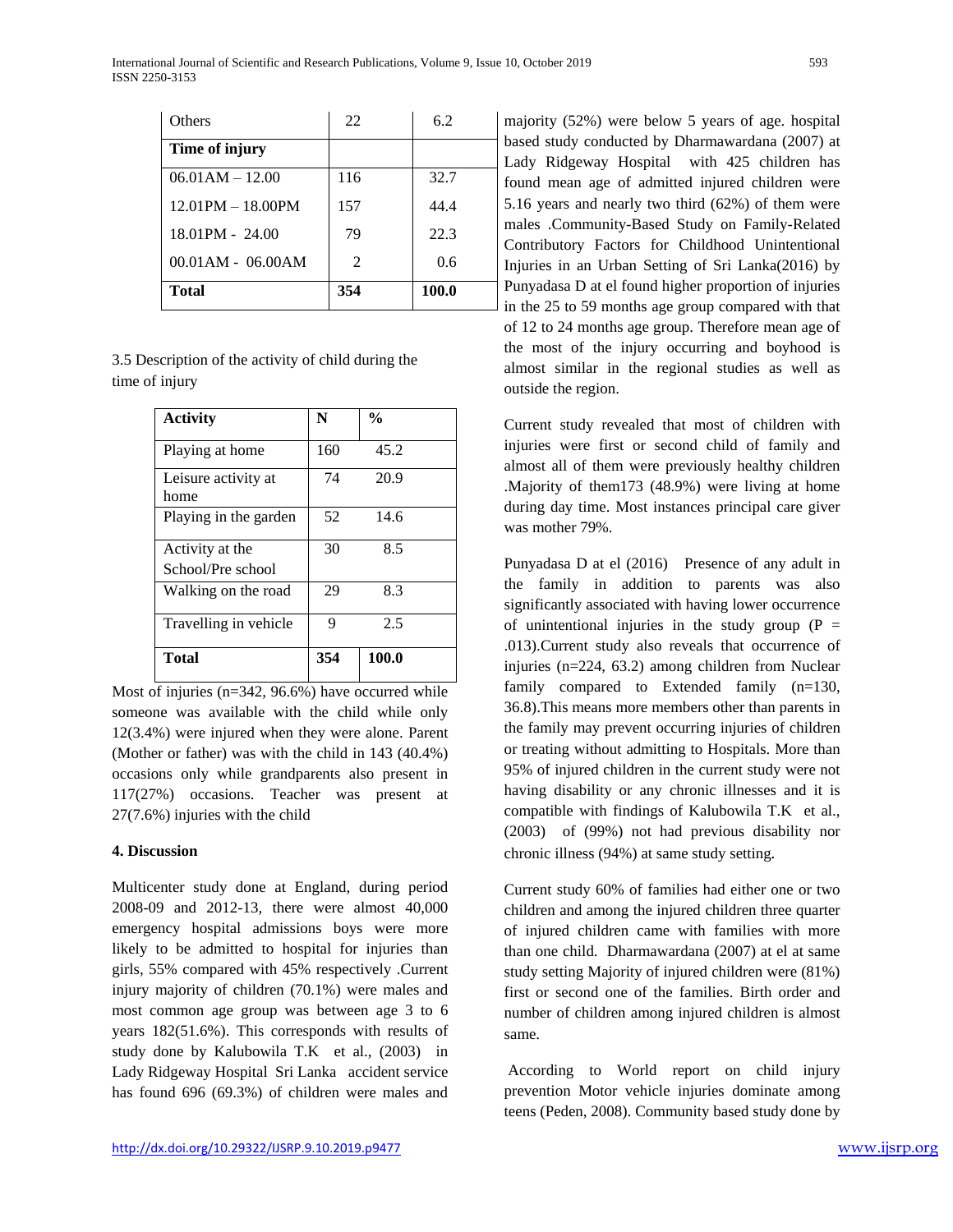Pant (2015) at, Nepal to find out over 80% of injuries of children aged 1–4 years were occurred in and around home. The proportion of injuries occurring at home declined with increasing age. Current study also revealed 264 (74.6% ) of injuries occurred at home and 160 (45.2 %) of them occred while Playing at home . Most of injuries have occurred at 12.00 to 18.00 PM (44.4%) compared to 6.00 to 11.00 AM (39%). Majority of injuries have occurred in and around home 271(63%) and out of injuries occurred outside home 152 (35%), 91 (59%) have occurred at road.

 In the current study most of children admitted were due to fall 215(60%), 10% of injuries were due to RTA,11% of them had cut injuries and 5.9% of injuries were due to Animal bites. This corresponds with place of injury, majority were occurred at home 264(74.6%) only 10% of injuries were occurred at school or preschool. Current study further describes nearly two third of injuries occurred while child was either playing or doing leisure activity at home. More than 96% of injuries were occurred when someone was with the child and parents were present at 48% occasions. Hospital based Study in Turkey (2015) has found that 45.2% of admitted children were due to fallen and 40% of children had cut injuries. Difference of pattern of injuries could be due to variation of environmental condition in two different regions. The study was conducted in the Erzurum Regional Training and Education Hospital in Turkey (2015) on unintentional injuries in preschool age children has found that 45.2% of admitted children were due to fallen and 40% of children had cut injuries. Compared with current study cut injuries are bit high may be due to socio cultural difference at two regions.

## **5. Conclusions**

This study was conducted in order to explore the Pattern and relevant factors of injuries among children who are admitted to accident and emergency service in Lady Ridgeway Hospital of Sri Lanka. There were total of 354 of children who included to the study and respondent rate was 98%.More than three quarter of admitted children were at less than 6 years of age with more males (male: female ratio was 7:3).More than 90% of children were previously healthy .Majority of them were living at home during day time (49%) under care of parents(79.2%).Most frequent place of injury occurrence was home (74% ) and majority of injuries were falls (60%).Most of injuries (44.4%) were occurred at afternoon (12pm to 6 pm).Majority of injuries were occurred when someone is available (96.6%) in most instances parents were there (48.5%).Most of injuries occurred while Playing at home 160 (45.2). Therefore introduction of safety practices for injury prevention on children specially less than 6 years should be more concentrated on home environment .

### **6. Acknowledgements**

We would like to acknowledge Director Lady Ridgeway Hospital of Sri Lanka and all the staff at accident and emergency service unit and parents and children for their immense support for this study.

### **References**

(1) ALONGE, O. & HYDER, A. A. 2014. Reducing the global burden of childhood unintentional injuries. Archives of disease in childhood, 99, 62-69.

(2). Kalubowila T .2003.Pattern of child injuries , Lady Ridgeway Hospital (Master's dissertation, Post Graduate of Medicine (PGIM), University of Colombo, Sri Lanka).

(3) KRUG, E. G., SHARMA, G. K. & LOZANO, R. 2000. The global burden of injuries. American journal of public health, 90, 523.

(4) LEWIT, E. M. & BAKER, L. S. 1995. Unintentional injuries. The Future of Children, 214-222.

(5) PANT, P. R., TOWNER, E., PILKINGTON, P. & ELLIS, M. 2015. Epidemiology of unintentional child injuries in the South-East Asia Region: A systematic review. International journal of injury control and safety promotion, 22, 24-32.

(6) PEDEN, M. 2008. World report on child injury prevention, World Health Organization.

(7) Punyadasa D (2016) Community-Based Study on Family-Related Contributory Factors for Childhood Unintentional Injuries in an Urban Setting of Sri Lanka.

(8) FLAVIN, M. P., DOSTALER, S. M., SIMPSON, K., BRISON, R. J. & PICKETT, W. 2006. Stages of development and injury patterns in the early years: a population-based analysis. BMC Public Health, 6, 187.

(9) DHARMAWARDANA 2007. Childhood unintentional injuries: pattern, sociodemographic factors, other relevant factors